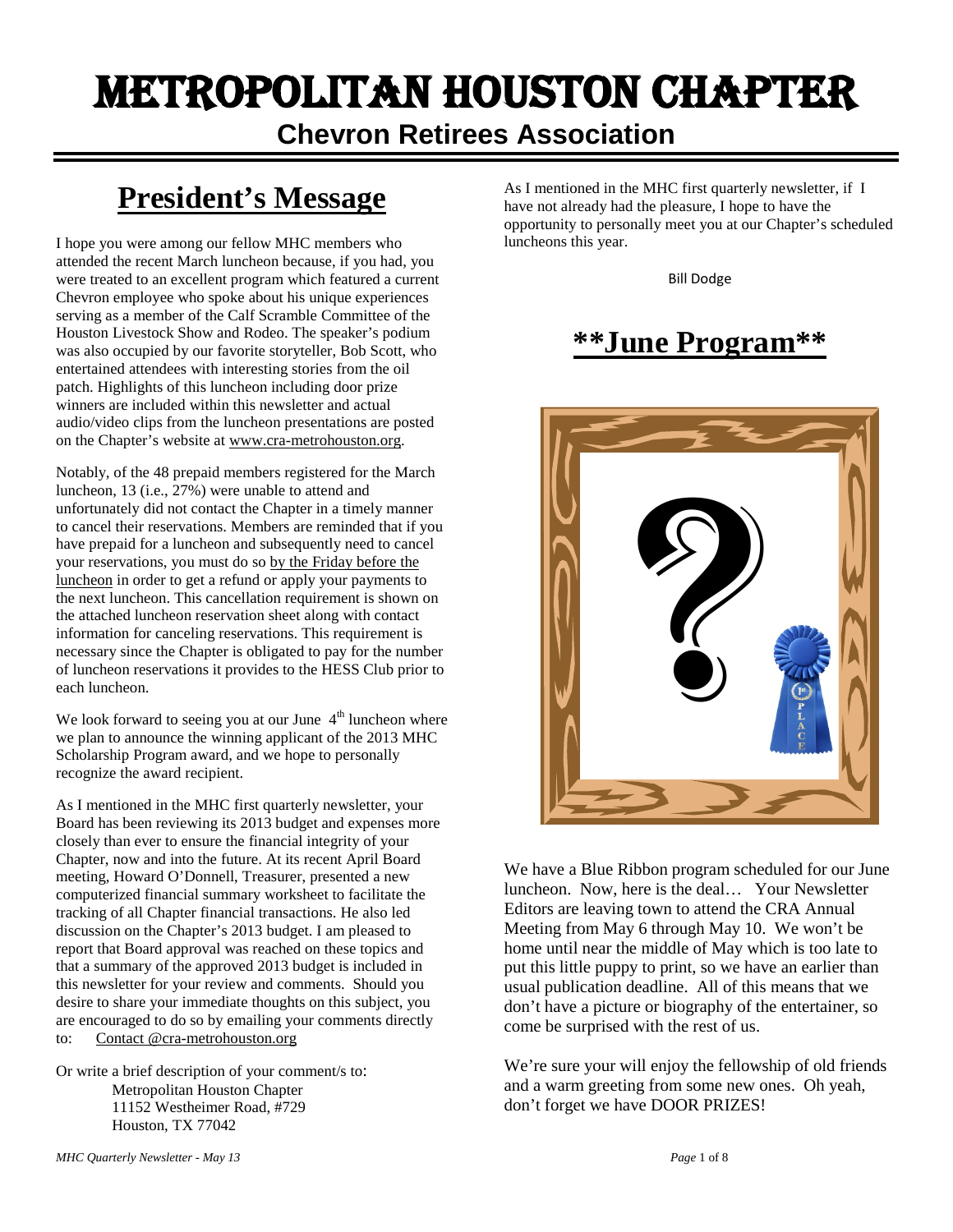## June Luncheon

### **Tuesday June 4, 2013**

**HESS (Houston Engineering & Scientific Society) 5430 Westheimer 10:00 a.m. Social – cash bar available 11:30 a.m. Greetings and lunch 12:00 noon Program**

## **Last Meeting Highlights**

Our favorite story teller, Bob Scott, returned to the speakers podium and entertained with stories from the oil patch. Check out his entertaining stories at [www.cra-metrohouston.org.](http://www.cra-metrohouston.org/) Click on the Meetings tab.



Leroy (Lee) George Woolery was born and raised in Houston, Texas. He recently celebrated his 8th year of employment at Chevron. The most recent position held is the Desktop Support Team Lead for the MCBU, MidContinent Business Unit. The Houston Livestock Show and Rodeo has always been a part of Lee's life in one fashion or

another. In 2006 Lee officially became a member of the Calf Scramble Committee. From that time to now, he has held various positions, Committeeman, Captain, and Vice-Chairman of the Greeters Committee.

Lee can be contacted at [Lee.Woolery@gmail.com](mailto:Lee.Woolery@gmail.com)  with any questions or comments. You may listen to his entertaining program at [www.cra-metrohouston.org](http://www.cra-metrohouston.org/) - click on the Meetings tab.

## *ONLINE DIRECTORY*

**Our membership directory, with all the latest changes, is online at our website, [www.cra-metrohouston.org.](http://www.cra-metrohouston.org/) You will need to follow a one-time process to establish a userID and password to access this members-only content. Visit the website and click on the "Directory" tab to start the process.** 

**You can search by Zip Code to help find members that live in your neighborhood.** 

#### **\$20.00 per person**

Prepaid reservations need to be received by Friday May 31, send them to: MHC Assistant Treasurer 11152 Westheimer #729 Houston, TX 77042

#### **Luncheon Schedule:**

September 10, 2013 (tentative), December 3, 2013 (tentative)

### *Oil Patch Trivia Contest*

**Spindletop, the world famous oil well where Gulf got its start on January 10, 1901, took its name from:**

- **A. Rotary drilling equipment**
- **B. Anthony F. Spindle, driller**

**C. The name of the small rise near Beaumont, Texas where the well was located.**

\_\_\_\_\_\_\_\_\_\_\_\_\_\_\_\_\_\_\_\_\_\_\_\_\_\_\_\_\_\_\_\_\_\_\_\_\_\_\_\_\_\_

**The answer will be announced at the luncheon, so circle your answer, write your name on the line above and cut out this little item. Bring it with you to the luncheon and submit your answer there. A winner will be drawn from all the correct answers and awarded a free lunch.** 

**Q1-2013 contest was won by Truman Childress** 

### **Treasurer's Report**

The 2013 Budget has been approved by the MHC Board of Directors.

#### **2013 MHC BUDGET**

| <b>Revenue</b>               |         |
|------------------------------|---------|
| Member Dues                  | \$4,200 |
| <b>Scholarship Donations</b> | \$1,000 |
| <b>Bank Interest</b>         | \$25    |
| <b>TOTAL REVENUE</b>         | \$5,225 |
|                              |         |
| <b>EXPENSES</b>              |         |
| <b>CRA (National) Dues</b>   | \$1,260 |
| <b>WEB Site</b>              | \$210   |
| Mail Box                     | \$180   |
| <b>HESS Club Charges</b>     | \$722   |
| Scholarship                  | \$2,000 |
| Door Prizes                  | \$445   |
| Luncheon Entertainment       | \$300   |
| Misc. Supplies, etc.         | \$220   |
| <b>TOTAL EXPENSES</b>        | \$5,337 |

#### **REVENUE SHORTFALL: (\$112)**

**NOTE:** While there is a slight shortfall shown, it has been reduced to zero by savings achieved in the First Quarter.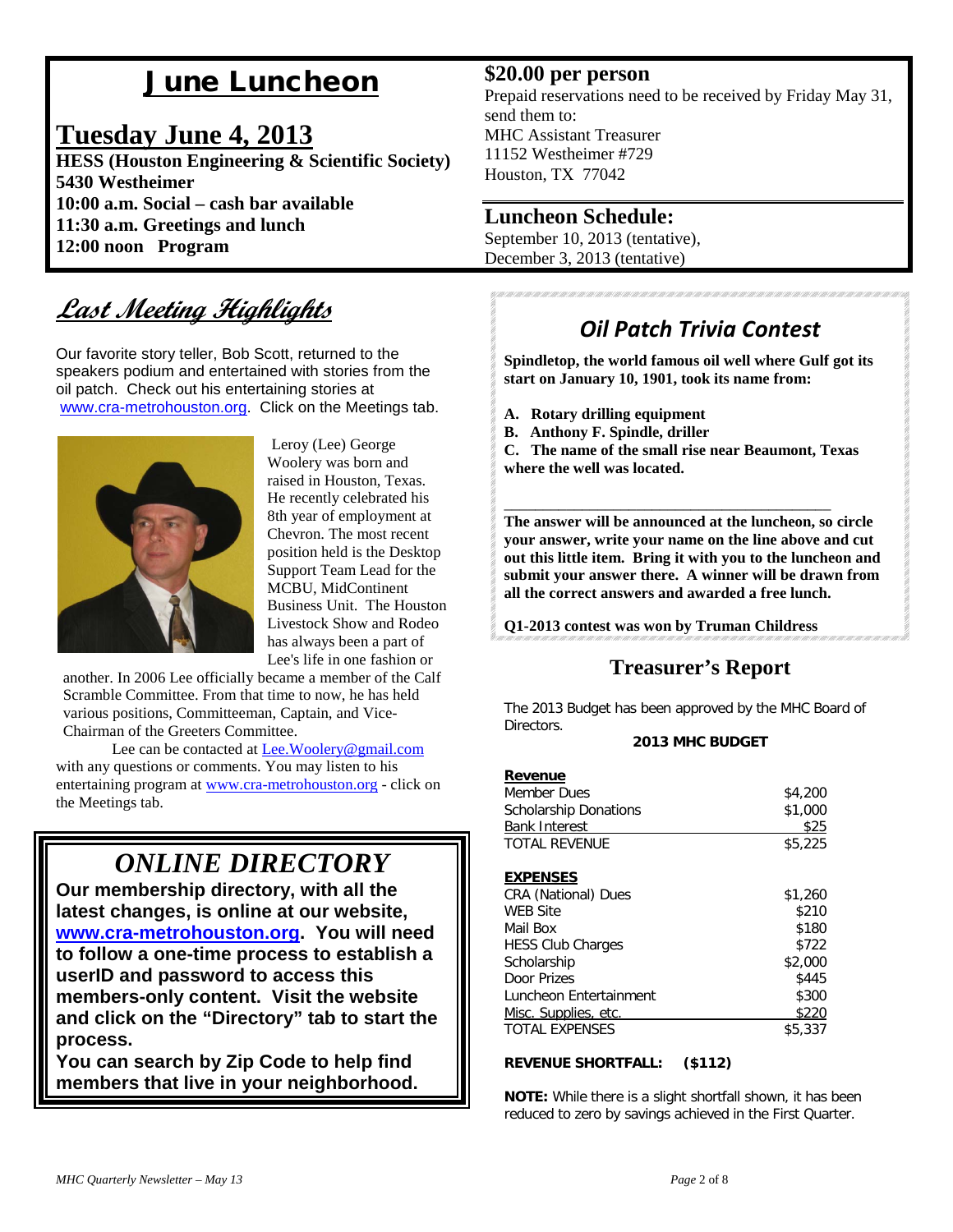#### IN MEMORIAM



We regret to report the loss of some of our friends:

| William "Bill" Bumpass                           | 3/26/2013  | Gulf    |
|--------------------------------------------------|------------|---------|
| Jesse J. Carter                                  | 2/12/2013  | Chevron |
| Milady (Lottie) Bravenec<br>Font                 | 3/1/2013   | Gulf    |
| Duane Samuel Grove                               | 2/28/2013  | Gulf    |
| Marjorie R Harden<br>Surviving spouse of Brian E | 2/11/2013  |         |
| Mary Jacoby<br>Spouse of Don Jacoby              | 3/16/2013  |         |
| Patrick Jensen                                   | 2/20/2013  | Chevron |
| <b>Thomas Carl Kiesler</b>                       | 1/27/2013  | Chevron |
| Madelyn Anita Lampton                            | 2/25/2013  | Gulf    |
| Linda Ann Leschak                                | 1/27/2013  | Chevron |
| Jesse P. Luton, Jr.                              | 2/6/2013   | Gulf    |
| Daniel W. McLaurin                               | 1/22/2013  | Chevron |
| Eva Marie Riley                                  | 12/15/2012 | Gulf    |
| H. H. "Hank" Simons                              | 3/13/2013  | Gulf    |
| Billy H. Smith                                   | 12/14/2012 |         |
| Charles Tillman                                  |            | Gulf    |
| <b>Edward Earl Whitfield</b>                     | 4/3/2013   | Texaco  |
| Eugene Wilson                                    | 3/24/2013  | Gulf    |
| Bernadette "Bonnie" Winkler                      | 2/18/2013  | Chevron |

We extend our deepest sympathy to the families of these individuals

Please help us keep this section up to date. Many of our retiree families do not put an obituary in the Houston Chronicle. When you learn of the death of a retiree, please pass that information to Doris Baker.

## *Seen at the Last Luncheon*

We thought you might be interested in who is attending our luncheons. An informal list of attendees at the March  $5<sup>th</sup>$ luncheon is below. If you haven't seen some of these folks in a long time, come to the June  $4<sup>th</sup>$  luncheon. You'll likely see them there!.

Bill Alvarez Karl Kennedy Doris Baker Ricky Mercado W. Jay Barth Pansy Meyer Esther Bender Howard O'Donnell Ron Bernard Bob Rieansnider Sam Bounds Pete Rowland Truman Childress Wayland Savre Mike Chrzanowski Bob Scott Frank Coe Harold Smith Gary Cohen Jack Smith Ray Dittmar Charles Specht Bill Dodge James Stokes Glenn Dutton George Treibel Richard Englehart Louise Trotter Glenn Ewan Bill Wally Lorraine Ewan Clint Weber Buford Foster Sandra Weber Jim Gerhardt John Weiss Charles Hancock Pat Whitnel Shirald Hendrix Lee Woolery Lorie Hougland

**West Houston Assistance Ministries** *"A Door of Hope"*

**Please bring nonperishable food and paper products to the meeting for this very worthy community service.**



## 2013 SCHOLARSHIP PROGRAM

## **\$956 Thanks to YOU!!! \$956**

**Thanks to your generous contributions, through March, we have received \$956.00 toward our 2013 Scholarship of \$2,000 which will be presented at the June 4<sup>th</sup> Iuncheon. We are gratified to see that our members share our commitment:** 

## **"These Students Are Our Future".**

 **Rest assured your contributions are being accounted for separately and will be used for no other purpose. We hope you continue your help in MHC's funding this very worthwhile program.**